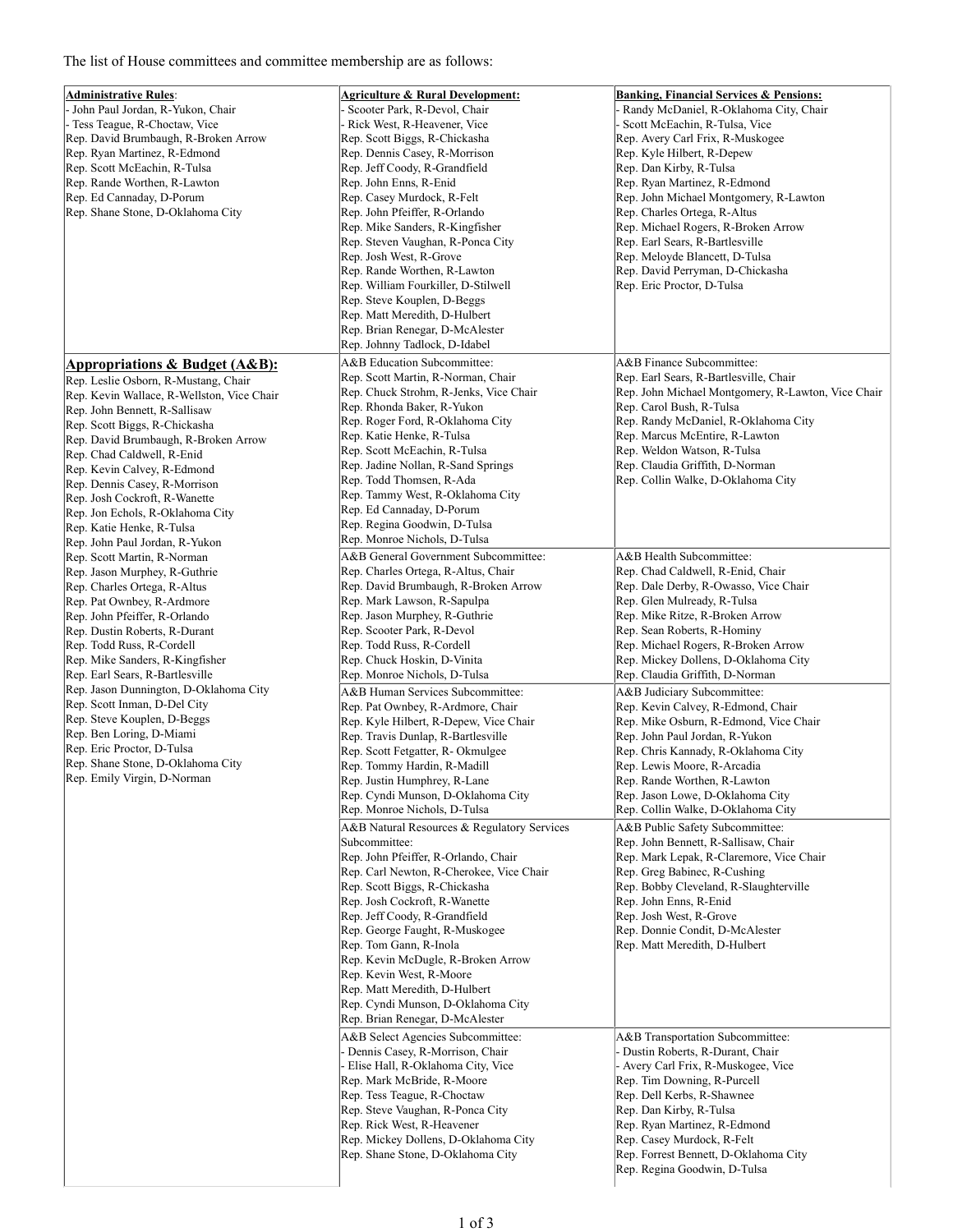| <b>Business, Commerce &amp; Tourism:</b>        | Children, Youth & Family Services:     | <b>Common Education:</b>                 |  |
|-------------------------------------------------|----------------------------------------|------------------------------------------|--|
| Dan Kirby, R-Tulsa, Chair                       | Travis Dunlap, R-Bartlesville, Chair   | Michael Rogers, R-Broken Arrow, Chair    |  |
| Roger Ford, R-Okla City, Vice                   | Mark Lawson, R-Sapulpa, Vice           | Rhonda Baker, R-Yukon, Vice              |  |
| Rep. Elise Hall, R-Oklahoma City                | Rep. Rhonda Baker, R-Yukon             | Rep. Chad Caldwell, R-Enid               |  |
| Rep. Dell Kerbs, R-Shawnee                      | Rep. Carol Bush, R-Tulsa               | Rep. Dennis Casey, R-Morrison            |  |
| Rep. Mark McBride, R-Moore                      | Rep. Jadine Nollan, R-Sand Springs     | Rep. Tom Gann, R-Inola                   |  |
| Rep. Randy McDaniel, R-Oklahoma City            | Rep. Pat Ownbey, R-Ardmore             | Rep. Katie Henke, R-Tulsa                |  |
| Rep. Kevin McDugle, R-Broken Arrow              | Rep. Josh West, R-Grove                | Rep. Jadine Nollan, R-Sand Springs       |  |
| Rep. Glen Mulready, R-Tulsa                     | Rep. Forrest Bennett, D-Oklahoma City  | Rep. Mike Osburn, R-Edmond               |  |
| Rep. Tess Teague, R-Choctaw                     | Rep. Cyndi Munson, D-Oklahoma City     | Rep. Dustin Roberts, R-Durant            |  |
| Rep. Kevin West, R-Moore                        | Rep. George Young, D-Oklahoma City     | Rep. Chuck Strohm, R-Jenks               |  |
| Rep. Donnie Condit, D-McAlester                 |                                        | Rep. Todd Thomsen, R-Ada                 |  |
| Rep. Jason Dunnington, D-Okla City              |                                        | Rep. Ed Cannaday, D-Porum                |  |
| Rep. Regina Goodwin, D-Tulsa                    |                                        | Rep. Donnie Condit, D-Muskogee           |  |
| Rep. Claudia Griffith, D-Norman                 |                                        | Rep. Mickey Dollens, D-Oklahoma City     |  |
|                                                 |                                        | Rep. George Young, D-Oklahoma City       |  |
| <b>County &amp; Municipal Government:</b>       | <b>Elections &amp; Ethics:</b>         | <b>Energy &amp; Natural Resources:</b>   |  |
| Sean Roberts, R-Hominy, Chair                   | Todd Russ, R-Cordell, Chair            | Weldon Watson, R-Tulsa, Chair            |  |
| - Justin Humphrey, R-Lane, Vice                 | Dell Kerbs, R-Shawnee, Vice Chair      | Mark McBride, R-Moore, Vice              |  |
| Rep. Scott Fetgatter, R-Okmulgee                | Rep. Bobby Cleveland, R-Slaughterville | Rep. David Brumbaugh, R-Broken Arrow     |  |
| Rep. Tom Gann, R-Inola                          | Rep. Scott Martin, R-Norman            | Rep. Travis Dunlap, R-Bartlesville       |  |
| Rep. Kyle Hilbert, R-Depew                      | Rep. Randy McDaniel, R-Oklahoma City   | Rep. Avery Carl Frix, R-Muskogee         |  |
| Rep. Dan Kirby, R-Tulsa                         | Rep. Lewis Moore, R-Arcadia            | Rep. Chris Kannady, R-Oklahoma City      |  |
| Rep. Mark Lawson, R-Sapulpa                     | Rep. William Fourkiller, D-Stilwell    | Rep. Scooter Park, R-Devol               |  |
| Rep. Mark Lepak, R-Claremore                    | Rep. Jason Lowe, D-Oklahoma City       | Rep. John Pfeiffer, R-Orlando            |  |
| Rep. Dustin Roberts, R-Durant                   |                                        | Rep. Todd Russ, R-Cordell                |  |
| Rep. Rick West, R-Heavener                      |                                        | Rep. Mike Sanders, R-Kingfisher          |  |
| Rep. Donnie Condit, D-McAlester                 |                                        | Rep. Chuck Strohm, R-Jenks               |  |
| Rep. Regina Goodwin, D-Tulsa                    |                                        | Rep. Todd Thomsen, R-Ada                 |  |
| Rep. Ben Loring, D-Miami                        |                                        | Rep. Kevin Wallace, R-Wellston           |  |
| Rep. Johnny Tadlock, D-Idabel                   |                                        | Rep. Jason Dunnington, D-Oklahoma City   |  |
|                                                 |                                        | Rep. Scott Inman, D-Del City             |  |
|                                                 |                                        | Rep. Steve Kouplen, D-Beggs              |  |
|                                                 |                                        | Rep. Monroe Nichols, D-Tulsa             |  |
|                                                 |                                        | Rep. Eric Proctor, D-Tulsa               |  |
| <b>Gen Govt Oversight &amp; Accountability:</b> | <b>Government Modernization:</b>       | Health Services & Long-Term Care:        |  |
| George Faught, R-Muskogee, Chair                | Jason Murphey, R-Guthrie, Chair        | John Enns, R-Enid, Chair                 |  |
| Kevin McDugle, R-Broken Arrow, Vice             | - Tom Gann, R-Inola, Vice              | Carol Bush, R-Tulsa, Vice                |  |
| Rep. Greg Babinec, R-Cushing                    | Rep. Bobby Cleveland, R-Slaughterville | Rep. Dale Derby, R-Owasso                |  |
| Rep. Kevin Calvey, R-Edmond                     | Rep. Mark Lepak, R-Claremore           | Rep. Chris Kannady, R-Oklahoma City      |  |
| Rep. Roger Ford, R-Oklahoma City                | Rep. Mike Osburn, R-Edmond             | Rep. Scott McEachin, R-Tulsa             |  |
| Rep. Jason Murphey, R-Guthrie                   | Rep. Chuck Strohm, R-Jenks             | Rep. Tammy West, R-Oklahoma City         |  |
| Rep. Cyndi Munson, D-Oklahoma City              | Rep. Meloyde Blancett, D-Tulsa         | Rep. William Fourkiller, D-Stilwell      |  |
| Rep. Johnny Tadlock, D-Idabel                   | Rep. Mickey Dollens, D-Oklahoma City   | Rep. George Young, D-Oklahoma City       |  |
| <b>Higher Education &amp; Career Tech:</b>      | <b>Insurance:</b>                      | Judiciary – Civil & Environmental:       |  |
| Jadine Nollan, R-Sand Springs, Chair            | -Lewis Moore, R-Arcadia, Chair         | -Chris Kannady, R-Oklahoma City, Chair   |  |
| -Tammy West, R-Oklahoma City, Vice              | -Marcus McEntire, R-Duncan, Vice       | -Tim Downing, R-Purcell, Vice            |  |
| Rep. Travis Dunlap, R-Bartlesville              | Rep. Chad Caldwell, R-Enid             | Rep. Kevin Calvey, R-Edmond              |  |
| Rep. Roger Ford, R-Oklahoma City                | Rep. Jeff Coody, R-Grandfield          | Rep. Avery Carl Frix, R-Muskogee         |  |
| Rep. Katie Henke, R-Tulsa                       | Rep. George Faught, R-Muskogee         | Rep. Elise Hall, R-Oklahoma City         |  |
| Rep. Kyle Hilbert, R-Depew                      | Rep. Glen Mulready, R-Tulsa            | Rep. Terry O'Donnell, R-Catoosa          |  |
| Rep. Scott Martin, R-Norman                     | Rep. Charles Ortega, R-Altus           | Rep. Leslie Osborn, R-Mustang            |  |
| Rep. Carl Newton, R-Cherokee                    | Rep. Sean Roberts, R-Hominy            | Rep. Michael Rogers, R-Broken Arrow      |  |
| Rep. Earl Sears, R-Bartlesville                 | Rep. Kevin Wallace, R-Wellston         | Rep. Kevin West, R-Moore                 |  |
| Rep. Jason Dunnington, D-Oklahoma City          | Rep. Matt Meredith, D-Hulbert          | Rep. David Perryman, D-Chickasha         |  |
| Rep. Emily Virgin, D-Norman                     | Rep. Shane Stone, D-Oklahoma City      | Rep. Emily Virgin, D-Norman              |  |
| Rep. Cory Williams, D-Stillwater                | Rep. Collin Walke, D-Oklahoma City     | Rep. Collin Walke, D-Oklahoma City       |  |
| Judiciary: Criminal Justice/Corrections:        | Public Health:                         | <b>Public Safety:</b>                    |  |
| Scott Biggs, R-Chickasha, Chair                 | Mike Ritze, R-Broken Arrow, Chair      | Bobby Cleveland, R-Slaughterville, Chair |  |
| Rande Worthen, R-Lawton, Vice                   | Sean Roberts, R-Hominy, Vice           | Greg Babinec, R-Cushing, Vice            |  |
| Rep. Greg Babinec, R-Cushing                    | Rep. Carol Bush, R-Tulsa               | Rep. Scott Fetgatter, R-Okmulgee         |  |
| Rep. Rhonda Baker, R-Yukon                      | Rep. Dale Derby, R-Owasso              | Rep. Justin Humphrey, R-Lane             |  |
| Rep. Tim Downing, R-Purcell                     | Rep. Mark Lawson, R-Sapulpa            | Rep. Mark Lepak, R-Claremore             |  |
| Rep. Justin Humphrey, R-Lane                    | Rep. Marcus McEntire, R-Duncan         | Rep. Kevin McDugle, R-Broken Arrow       |  |
| Rep. John Paul Jordan, R-Yukon                  | Rep. Forrest Bennett, D-Oklahoma City  | Rep. Carl Newton, R-Cherokee             |  |
| Rep. John M. Montgomery, R-Lawton               | Rep. George Young, D-Oklahoma City     | Rep. Mike Osburn, R-Edmond               |  |
| Rep. Carl Newton, R-Cherokee                    |                                        | Rep. Pat Ownbey, R-Ardmore               |  |
| Rep. Ben Loring, D-Miami                        |                                        | Rep. Mike Ritze, R-Broken Arrow          |  |
| Rep. Johnny Tadlock, D-Idabel                   |                                        | Rep. Tammy West, R-Oklahoma City         |  |
| Rep. Cory Williams, D- Stillwater               |                                        | Rep. Ben Loring, D-Miami                 |  |
|                                                 |                                        | Rep. Brian Renegar, D-McAlester          |  |
|                                                 |                                        | Rep. Emily Virgin, D-Norman              |  |
|                                                 |                                        | Rep. Cory Williams, D-Stillwater         |  |